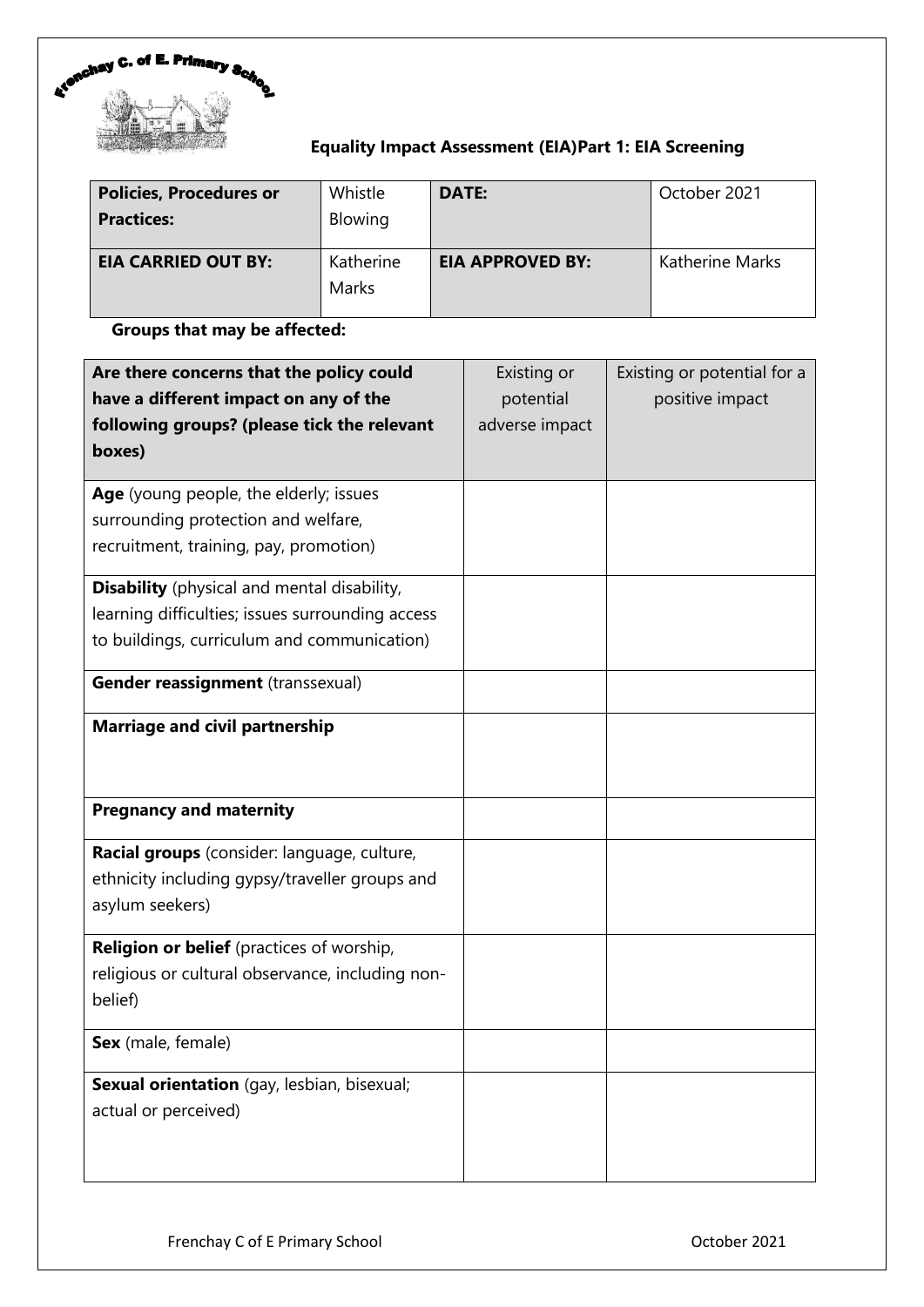Any adverse impacts are explored in a Full Impact Assessment

## Whistle-Blowing Policy.

This policy sets out the process for protected disclosures of information where employees and other workers/suppliers/volunteers have reasonable belief that there is serious malpractice.

 This applies to all council employees and other workers, including temporary and agency staff, trainers, volunteers, consultants, contractors and councillors.

Also to all volunteers and employees of organisations who work in partnership with the council.

 Suppliers should raise any issues with the Client Officer, or if not appropriate, the council's Head of HR.

This policy will be made available to all of the above.

Members of the public should pursue complaints about services through the council's complaints procedure.

The policy will be subject to a formal review on a two-yearly basis by the Head of HR.

| February 2019 |  |
|---------------|--|
|---------------|--|

|                                               | <b>Contents</b> |
|-----------------------------------------------|-----------------|
| • Policy<br>• Procedure<br>• Responsibilities |                 |
|                                               |                 |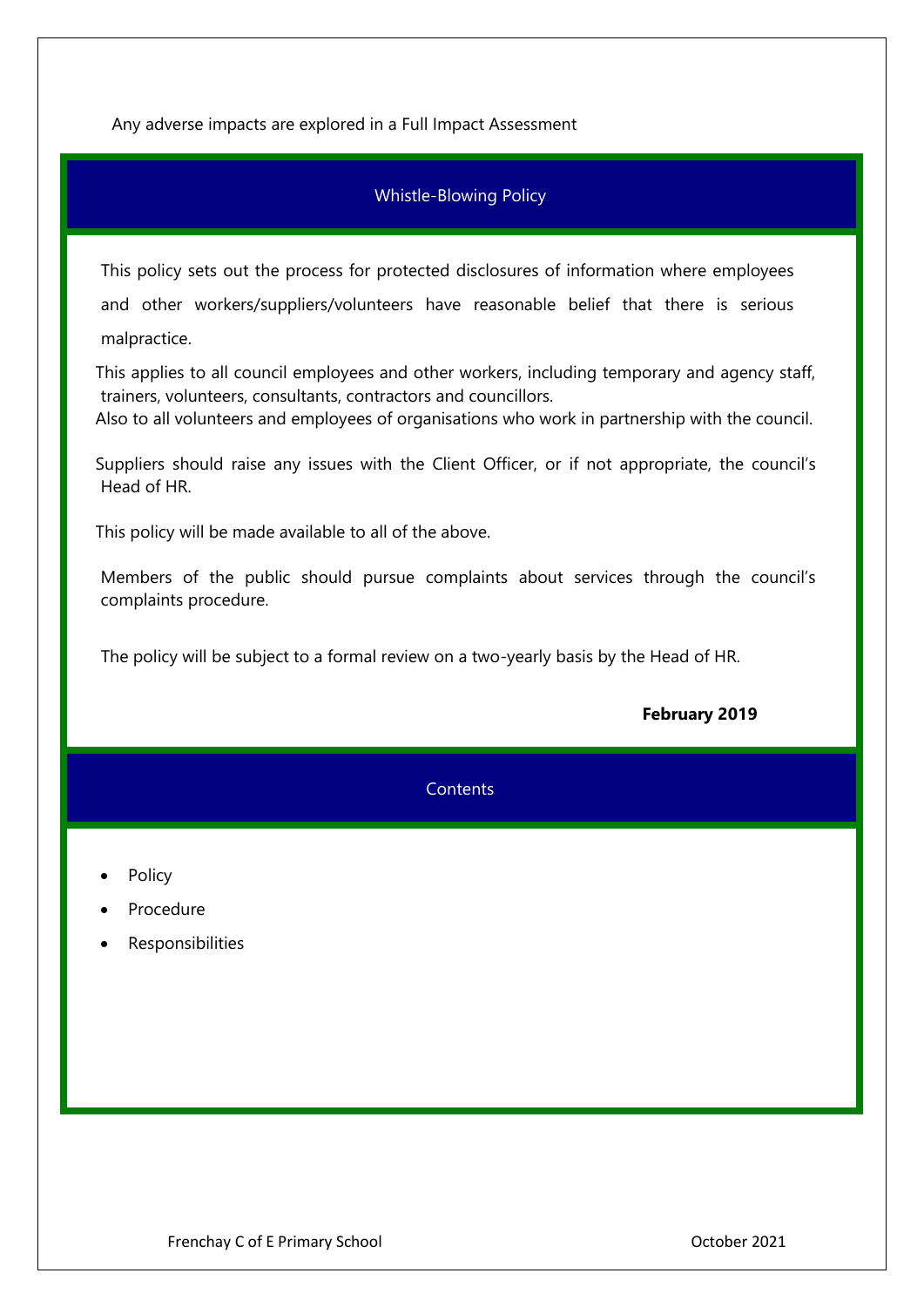# **FRENCHAY C OF E PRIMARY SCHOOL**

# **Believe, Belong, Become**

## *Taken from Hebrews 10:24-25*

*'And let us consider how we may spur one another on toward love and good deeds'*

#### **Whistle Blowing Policy**

- 1. The council's Code of Conduct makes it clear employees are expected to raise serious concerns they have regarding aspects of work, practices which affect the integrity of the council, the safety of its employees or the general public. The council equally encourages those working with us who may not be employees, to come forward and raise concerns of this nature.
- 2. Allegations should only be raised under this policy if there is reasonable belief the disclosure is in the public interest. 'Public interest' means anything affecting the rights, health, or finances of the public at large.
- 3. The council promotes a culture of openness but recognises that 'blowing the whistle' can be difficult, particularly concerns about the possibility of victimisation. Such fears are understandable; this policy provides advice about the protections offered by the Public Interest Disclosure Act (PIDA). The Act protects workers from detrimental treatment or victimisation if, in the public interest, they blow the whistle.
- 4. As stated in paragraph 1 above individuals who are working with the Council, but who are not employed by the Council are encouraged to raise concerns. These individuals do not benefit from the protections contained in the PIDA that are afforded to workers. In these circumstances the Council will consider what reasonable measures it can take to ensure a person making a disclosure is treated fairly and is not disadvantaged as a result of a disclosure.
- 5. Whistle-blowers are encouraged to include their name when making an allegation. Anonymous allegations will be investigated but are less powerful and more difficult to act on.
- 6. This policy is not a substitute for other council or school policies regarding matters such as personal grievances, bullying and harassment, health and safety, safeguarding issues (children and/or adults) or complaints. It should not be used to raise issues relating to employee's terms and conditions of service.

## **Scope**

This policy applies to:

• all council employees and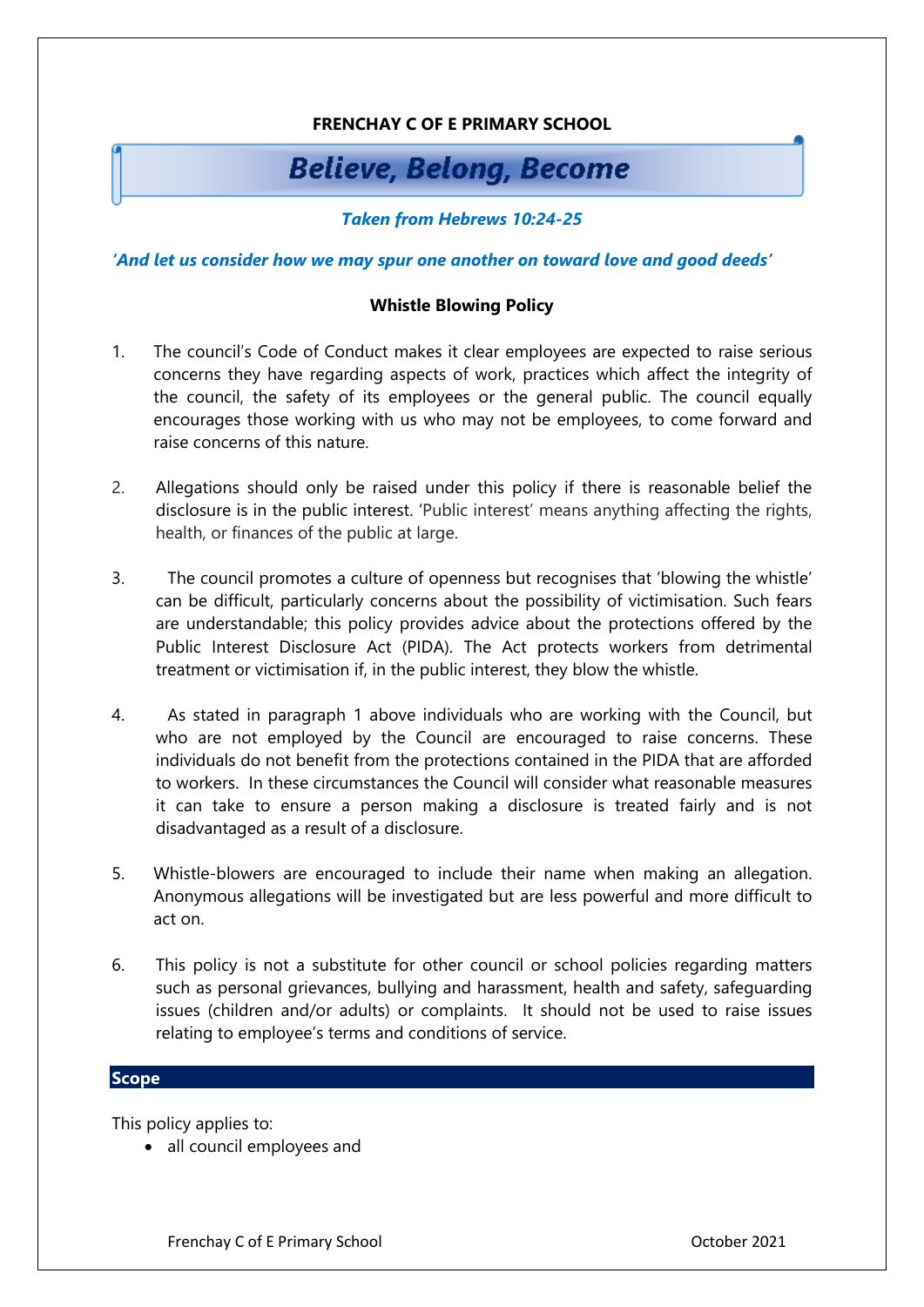- other workers, including freelance staff, temporary and agency staff, trainers, volunteers, consultants,
- Contractors and
- Councillors
- Teachers and employees in schools

The council recognises in the case of school based employees many decisions-making responsibilities lie with the governing body, and in Voluntary Aided schools the governing body not the council is the employer. It is expected that the governing body will be committed to support the council's approach to cases of whistle-blowing set out in this policy.

## **What can be raised as whistle-blowing**

The law protects individuals who make particular disclosures known as 'protected disclosures' against dismissal or any detriment.

You are protected by law if you blow the whistle regarding any of the following:

- A criminal offence, e.g. fraud
- Health and safety risks where someone could be in danger
- Risk or harm to the environment
- Miscarriages of justice
- The organisation is breaking the law
- You believe serious wrongdoing is being covered up

Some examples of the above are:

- Use of unsafe equipment or unsafe working methods
- Employment of illegal immigrants
- Concealing a chemical spillage
- Financial irregularities including fraud, corruption or unauthorised use of public funds, False returns to HMRC;
- Bribery
- Sexual, racial, physical or other abuse of service users;
- Other causes of malpractice, negligent, unprofessional or unethical behaviour;
- The conduct of contractors and/or suppliers to the council.
- Concealment of any of the above.

The following are **not** considered to be whistle-blowing – so the protection and this policy do not apply:

- Personal grievances (e.g. bullying and harassment, discrimination) these are not covered by the whistleblowing legislation unless there is an impact on the public interest. If it's unclear which policy to raise an issue under please contact HR Casework & Change for advice.
- Conduct issues (e.g. a colleague is abusing the flexi time system)
- Complaint for example poor service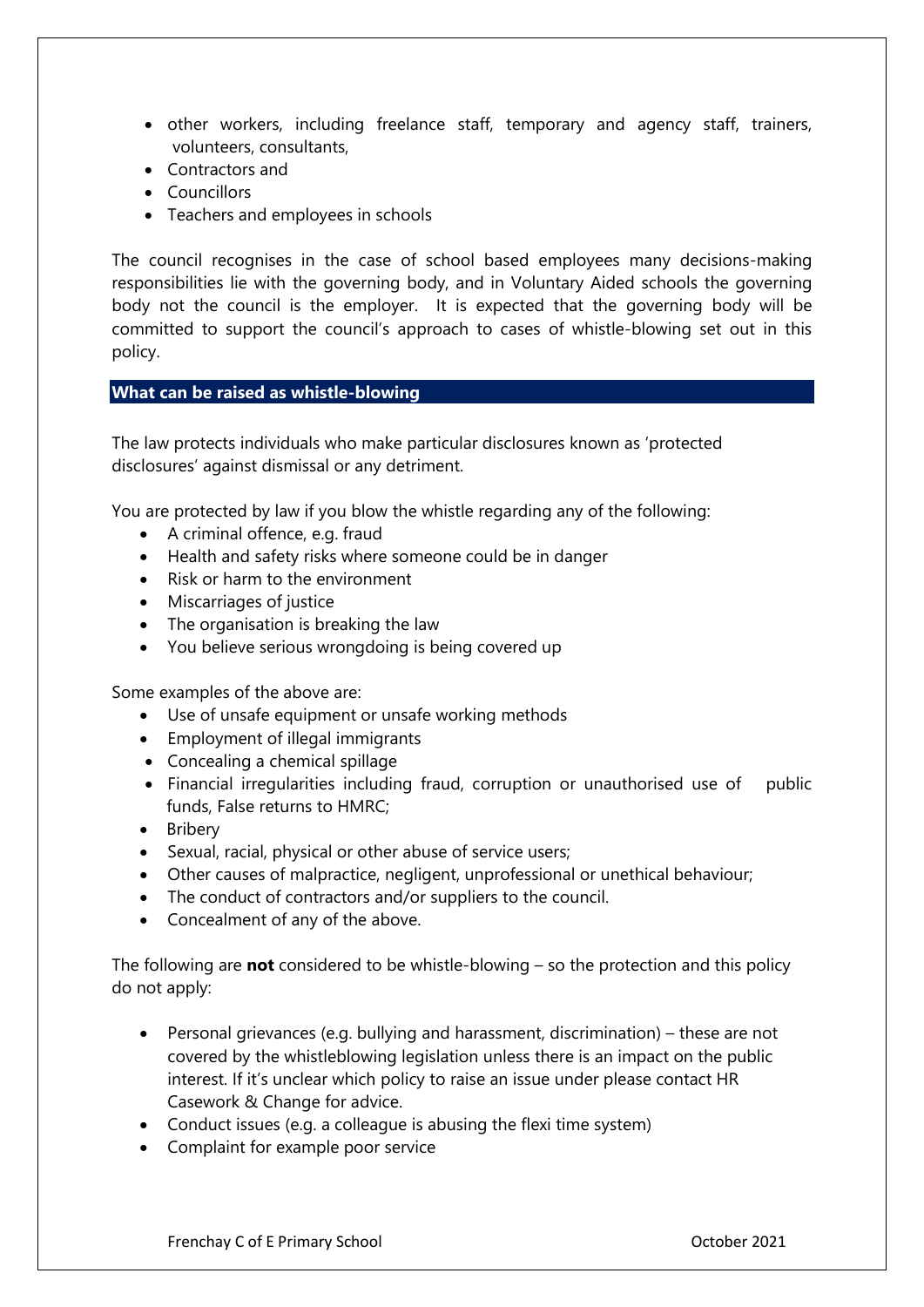• Misappropriation e.g. poor financial practice that is unlikely to affect the public interest. Refer to [auditfraud@southglos.gov.uk](mailto:auditfraud@southglos.gov.uk)

# **Procedure**

#### **1. How to 'blow the whistle'**

- 1.1 Initially raise the concerns with your line manager or Head Teacher. Alternatively:
	- the Chair of the Governing Body or South Gloucestershire Councils Head of HR
	- Departmental Director
	- Head of Legal Service Monitoring Officer
- 1.2 It should be clear that the concern/allegation is being raised under the Whistle-Blowing policy. Complaints, grievances or safeguarding concerns about adults/children issues should be raised under those specific procedures and by contacting the council's Local Authority Designated Manager (LADO) for children's or the adult safeguarding team.
- 1.3 All whistle-blowing cases must be registered immediately by the manager/Head Teacher with the Head of HR. In cases of financial irregularity e.g. fraud, corruption or unauthorised use of public funds, the Head of HR will contact the councils Audit Manager.
- 1.4 The Head of HR will contact the following as appropriate (if they are not already aware) to inform them of the allegation:
	- Departmental Director;
	- Governing Body;
	- Monitoring Officer and Head of Legal & Democratic Services;
	- Chief Executive.
- 1.5 In some situations, the whistle-blower may want advice from and/or involve a colleague or trade union representative. They may also be present during any subsequent interview or meeting.
- 1.6 The council will take the following into account when considering anonymous allegations:
	- The seriousness of the matter raised.
	- The credibility of the allegation.
	- The likelihood of obtaining information which could confirm the allegation.

# **2. Schools**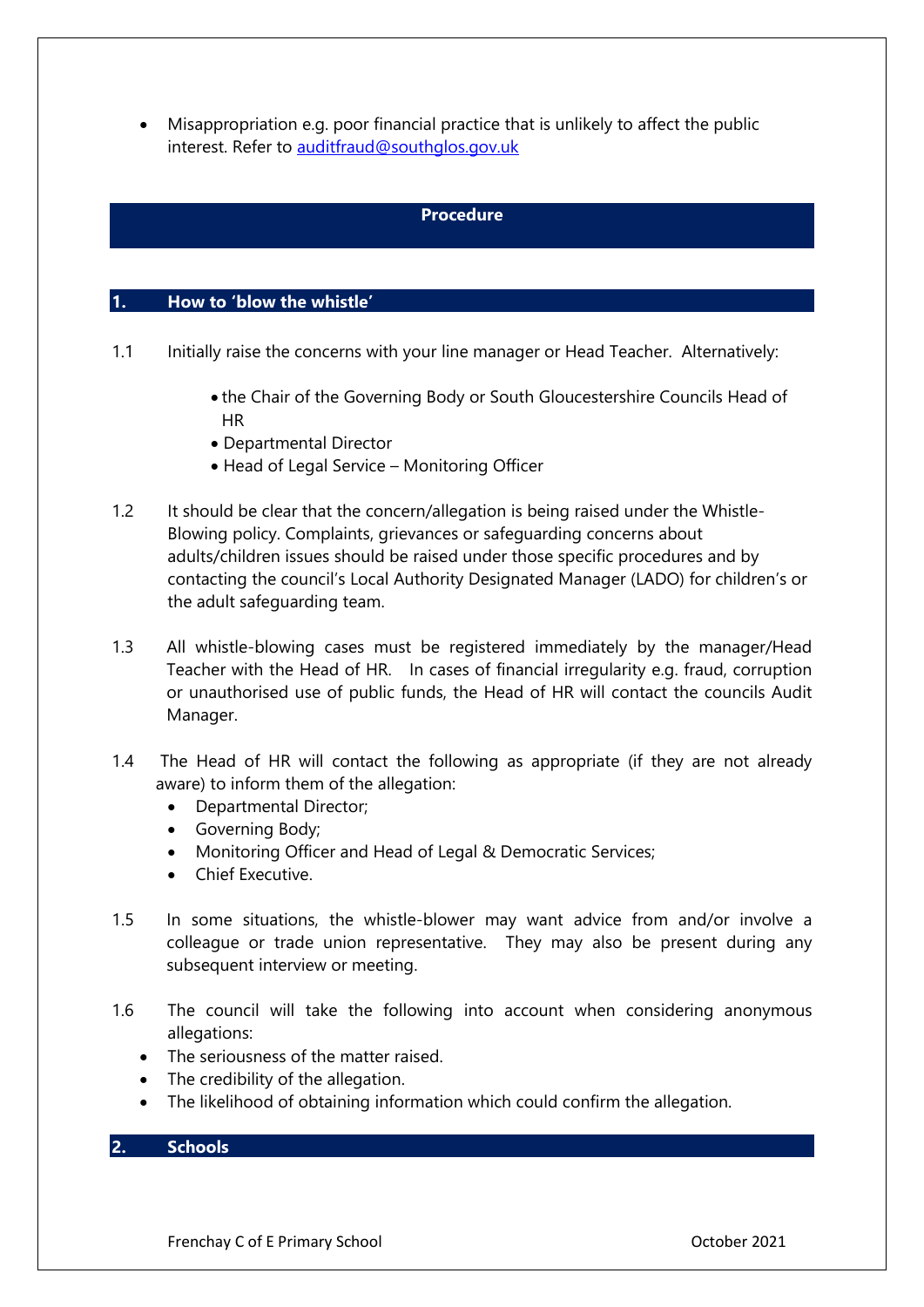- 2.1 Schools must notify South Gloucestershire Council's Head of HR of any whistleblowing.
- 2.2. The Head of HR will inform the school if the case should be considered by for example the Director of Children's Adults and Health (CAH) or the Chief Executive, rather than the Governing body.

# **3. Response**

- 3.1 The Head of HR or governing body will write to the complainant within 10 working days of the concern being raised to acknowledge receipt and explain what will happen next.
- 3.2 Depending on the nature of the allegation, arrangements will be made for the matter to be:
	- Investigated internally by departmental management, Internal Audit or a senior manager from another department, and/or:
	- Investigated by an external investigator with or without an internal investigator.
	- The Director or the governing body may, with agreement by the Head of HR, commission the investigation to be undertaken by an appropriate and suitably qualified independent consultant.
	- Referred to the External Auditor to be investigated; and/or
	- Referred to the appropriate external enforcement agency e.g. Health and Safety Executive, Environmental Agency, Police or the appropriate Government Department.
- 3.3 In some cases the problem may be resolved without the need for an investigation for example if urgent action is needed to secure relevant information or to protect the safety of individuals, action will be taken immediately.

#### **4. Investigation**

- 4.1 If necessary an investigation will be carried out to discover the facts/any evidence to support the allegation or otherwise.
- 4.2 Within 20 working days of the allegation being made the investigating officer will inform the person raising the concern what action is being taken and likely timescales. Feedback will be provided on an agreed and regular basis.

# **5. Support**

- 5.1 An individual will be identified to provide support and information to the whistleblower throughout the investigation and any subsequent developments.
- 5.2 If appropriate employees being investigated will be provided with support from a contact/liaison officer.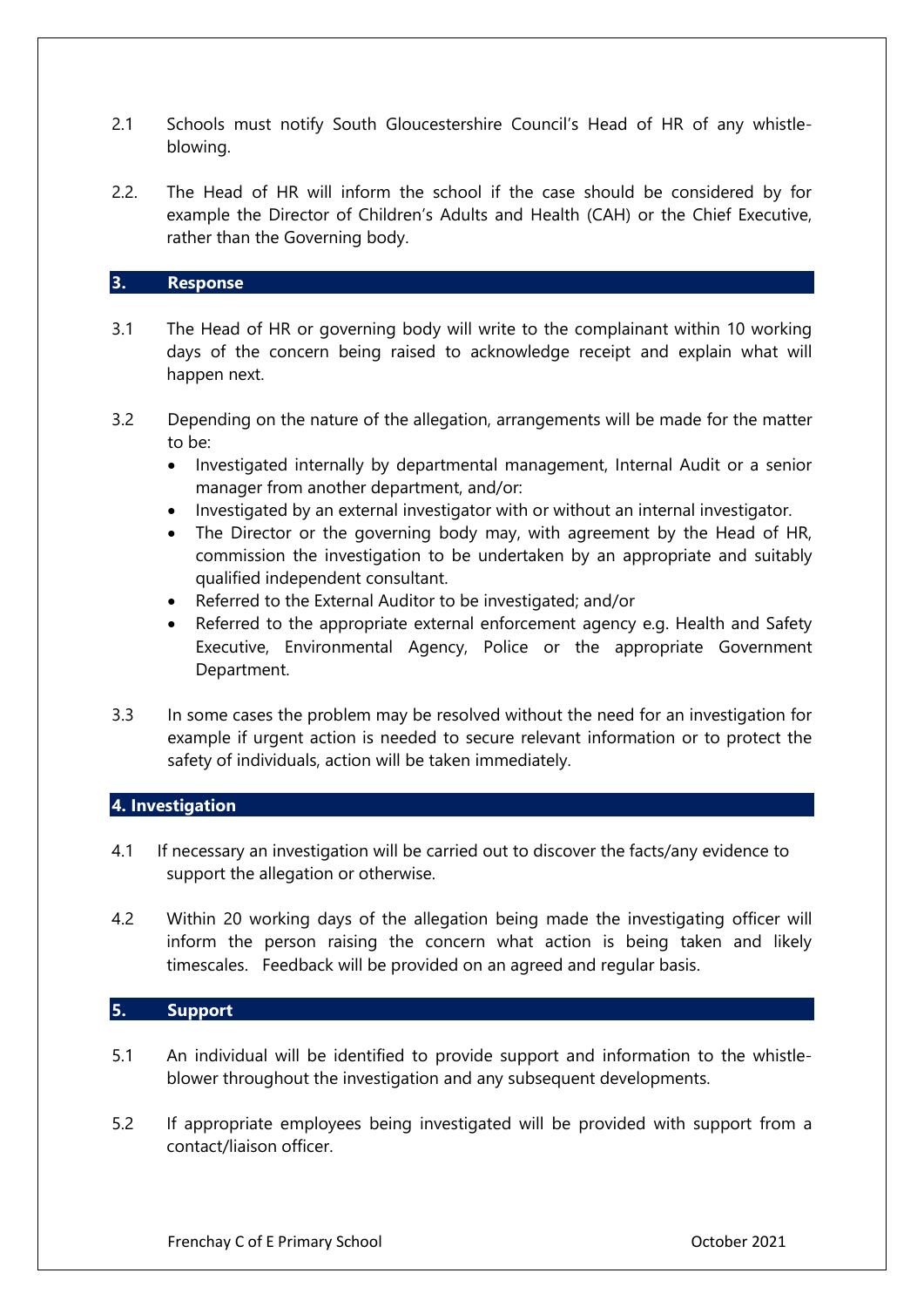- 5.3 If the whistle-blower feels victimised or harassed as a result of raising a concern they should advise the person identified in 5.1 and/HR Policy and Operations at [hrpolicyandoperations@southglos.gov.uk](mailto:hrpolicyandoperations@southglos.gov.uk)
- 5.4 Concerns arising as a result of 'blowing the whistle' can be raised with the charity Protect (previously Public Concern at Work) on 020 3117 2520 or email: [whistle@protect-advice.org.uk](mailto:whistle@protect-advice.org.uk)

### **6. The Outcome**

- 6.1 Following the investigation the Director/governing body will:
	- Determine as soon as possible whether any temporary arrangements made to support the investigation e.g. suspension, can be ceased;
	- Determine whether or not there is a case to answer based on the facts provided within the investigation report;
	- If applicable, arrange a formal hearing to which the employee will be invited.
- 6.2 Subject to any legal constraints, the council will inform the whistle-blower of the outcome of the investigation e.g. evidence was found to support the allegation/or not.
- 6.3 If the whistle-blower, is dissatisfied with the outcome, they should write to the council's Chief Executive outlining their concerns.

## **7. External disclosures**

- 7.1 Normally before making an external disclosure the internal whistle-blowing procedure will have been followed.
- 7.2 If the whistle-blower is dissatisfied with the council's response through its internal procedures, the following external organisations can be contacted as appropriate:
	- Environment Agency;
	- External Auditor;
	- Health & Safety Executive;
	- Care Quality Commission (CQC);
	- Ofsted.

# **7. Other workers and suppliers**

- 7.1 When other workers or suppliers blow the whistle the same procedure should be followed as covered in this document.
- 7.2 If you are unsure who to raise your concern with please contact HR Policy and Operations at [hrpolicyandoperations@southglos.gov.uk](mailto:hrpolicyandoperations@southglos.gov.uk)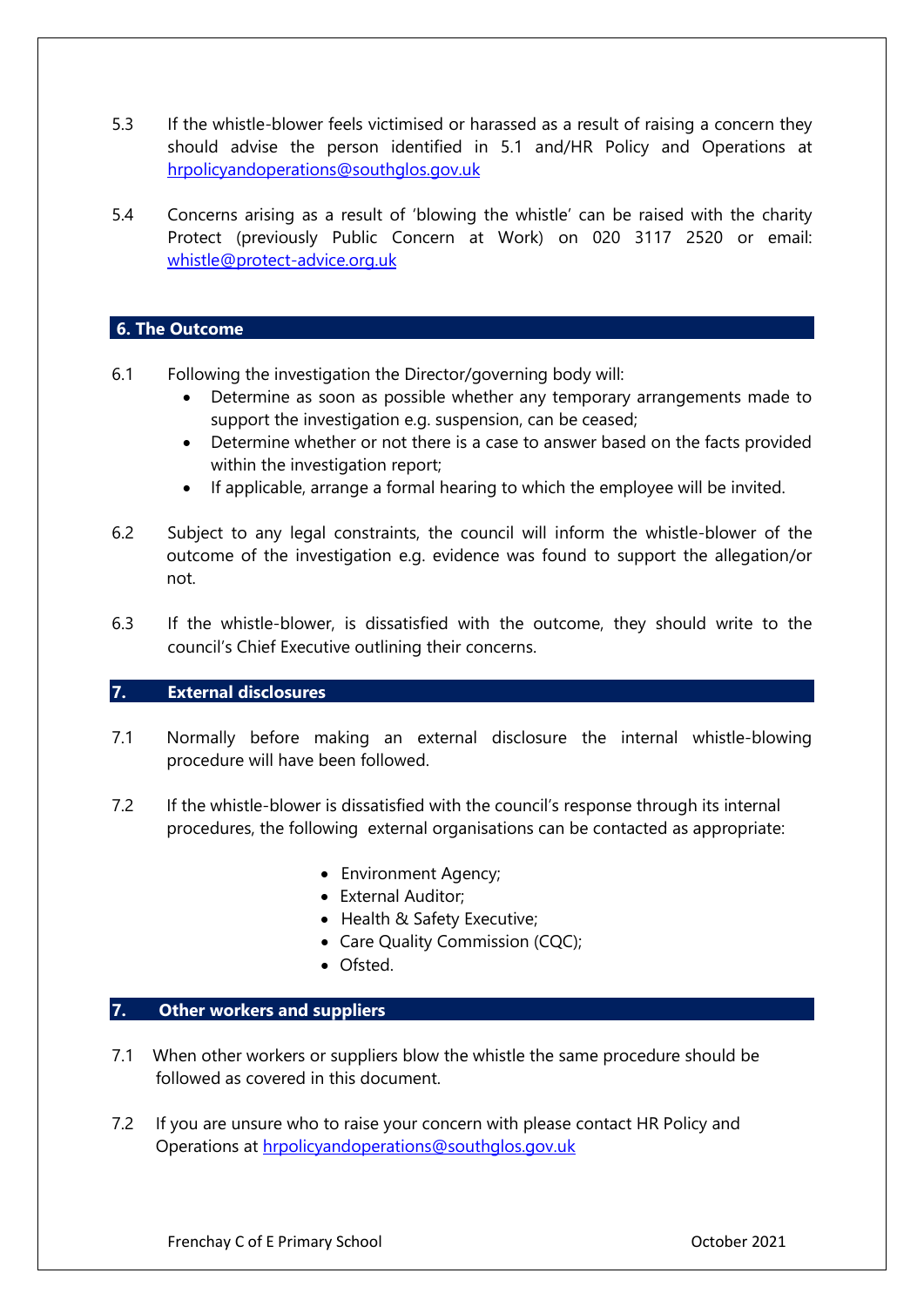## **8. Malicious whistleblowing**

- 8.1 If allegations are found to be malicious/not in good faith disciplinary action may be taken which could result in dismissal/ending of working relationship.
- 8.2 Please note if you have raised a concern in good faith you will not be subject to any detrimental action even if your allegations are unproven.

#### **Responsibilities**

#### **Managers**

- Ensure their staff (including agency staff, contractors, volunteers, consultants, etc.) are aware of and follow council financial, health and safety and other procedures;
- Register whistle-blowing cases brought to their attention immediately with the Head of HR; and as appropriate Safeguarding, Internal Audit.
- Provide support to any employee making a whistle-blowing complaint.

#### **Head of HR**

- The Head of HR has overall responsibility for overseeing the whistle-blowing procedure and agreeing actions;
- Respond to the whistle-blower within 10 working days of the concern being raised;
- Inform the relevant Departmental Director/Governing Body with details
- Advise and guide Director/Governing Body
- Inform others i.e. Head of Legal/Monitoring Officer as appropriate.
- Work jointly with Director/Governing Body to appoint investigators, and agree terms of reference if required.

#### **Directors/Governing Body**

- Notify the Head of HR of cases of whistle-blowing.
- Respond to whistle-blowing submissions positively within the timescales set out within this policy.
- Decide if an investigation is required.
- Identify investigators.
- Commission report and determine the terms of reference.
- Assess content of investigation report.
- Agree outcomes/action(s).

## **Employees**

Raise serious concerns about aspects or work or practices which affect the integrity of the council or the safety of employees or the public.